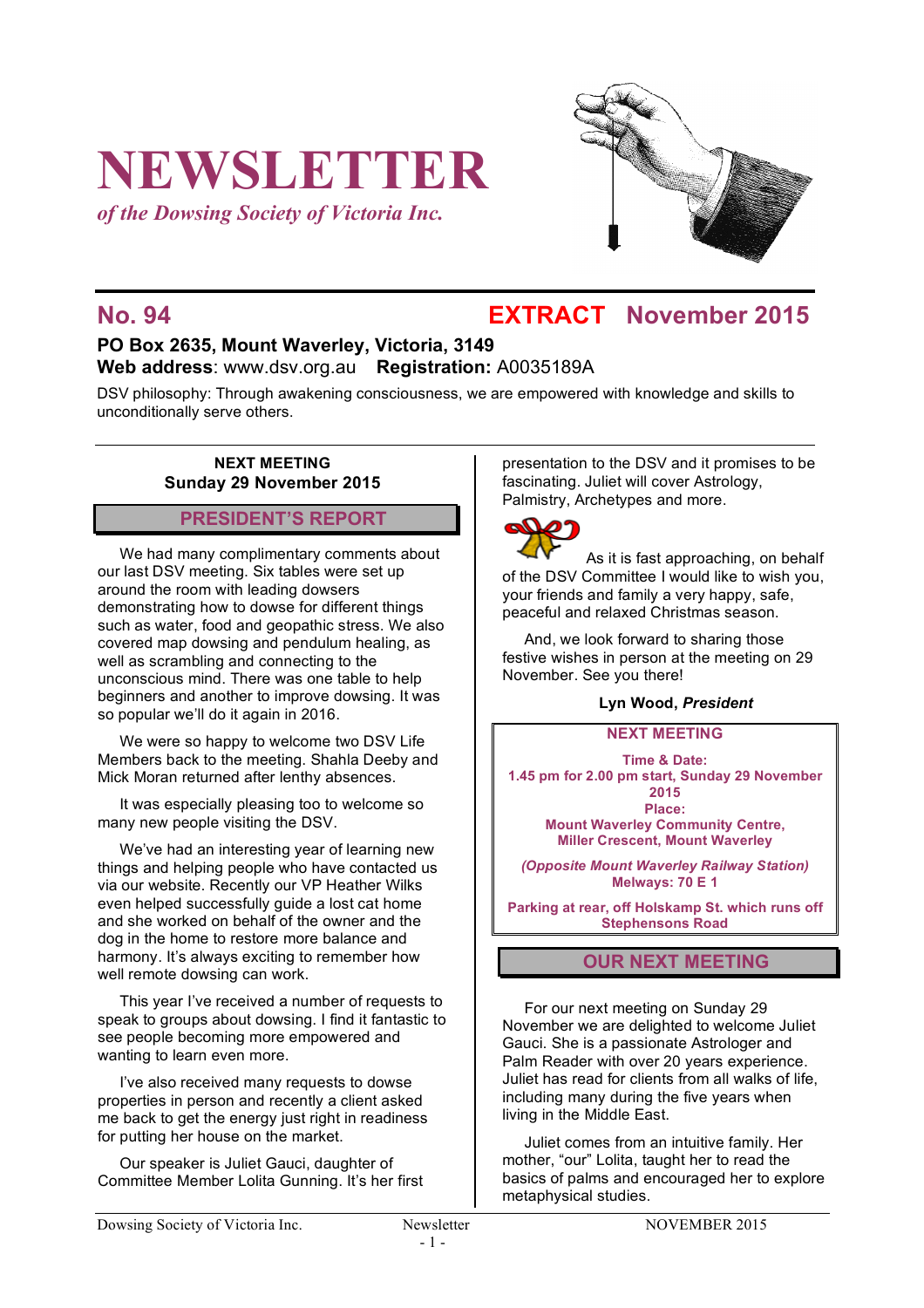

*Juliet Gauci (nee Gunning)*

Juliet completed her Reiki studies as a teenager. Then, to ground her skills, she went on to study Vedic Palmistry. More recently Juliet graduated from Richard Unger's International Institute of Hand Analysis.

She will present to us on "Soul Astrology and Palmistry".

Juliet will explain how Astrology and Palmistry can help empower us on our journey.

She is interested in comparisons between the old, fixed Medieval style of Astrology (which she feels most Astrology is still based on) that subscribes to the idea that "this is our lot" and we're fixed, bound to it forever. Her preference is for the new Astrology, a tool which can help us to empower our lives.

As part of an overview forecast of Astrology for 2016 Juliet will lead us to dowse with the intention of bringing increased balance to the forecast, for our best outcome. She's also planning to ask for a volunteer for a quick, demonstration reading.

As usual we'll begin the meeting with some group pendulum dowsing, so remember to bring your dowsing tool along.

*For details about private readings, please email Juliet: julietg@me.com*

### **OUR LAST MEETING**

In October we set up various tables around the hall to cover a number of different dowsing approaches.

DSV Committee Members Lyn Wood, Heather Wilks, Mary and Fred Ward, Stefan Boch and DSV Member Erika Soul welcomed many people to their tables to demonstrate and discuss their preferred methods of dowsing.

The afternoon went all too quickly and there was so much favourable feedback that we're looking to arrange a similar event next year.



## **Gently Does It Lyn Wood**

Phone: 0409 839 581 or 8759 3182 Email: lyn.wood@optusnet.com.au

- · Crystal Heart Reiki/ Sekh'm Healing
- · Reiki Workshops · Oh! Naturale Skin & Haircare
- · Blue Moon Aromatherapy

• Property Dowsing

- · Pendulum Workshops • Ear Candling
	- · Super Concentrates household products

### **DOWSING FOR FISH**

### *Contribution by DSV Member, Melva Wise.*



*Melva Wise*

When I introduced a new fish to my fish pond, the head fish, leader of the pack, chased it then head-butted and bit its tail and fins. It was very distressing for all concerned.

Of course I considered removing the new fish, but fortunately I remembered my dowsing.

Using my pendulum in the *No* direction I scrambled the frequency to remove the hositility, bossiness and the need to be "top fish". In the *Yes* direction I brought in the Spirits of peace, harmony and co-operation for all of the pond's inhabitants.

The next morning, they were all swimming around in complete harmony. The combatants were now best buddies and the bossy one wasn't bossing any of the other fish either.

They're all living happily ever after. No wonder I love my dowsing!!



- Dowsing Consults
- Stress & Pain Relief
- **Content Copywriting**
- Oh! Naturale Products

Contact: Heather Wilks Email: heather@ohnaturale.com Tel: (03) 9572 2970